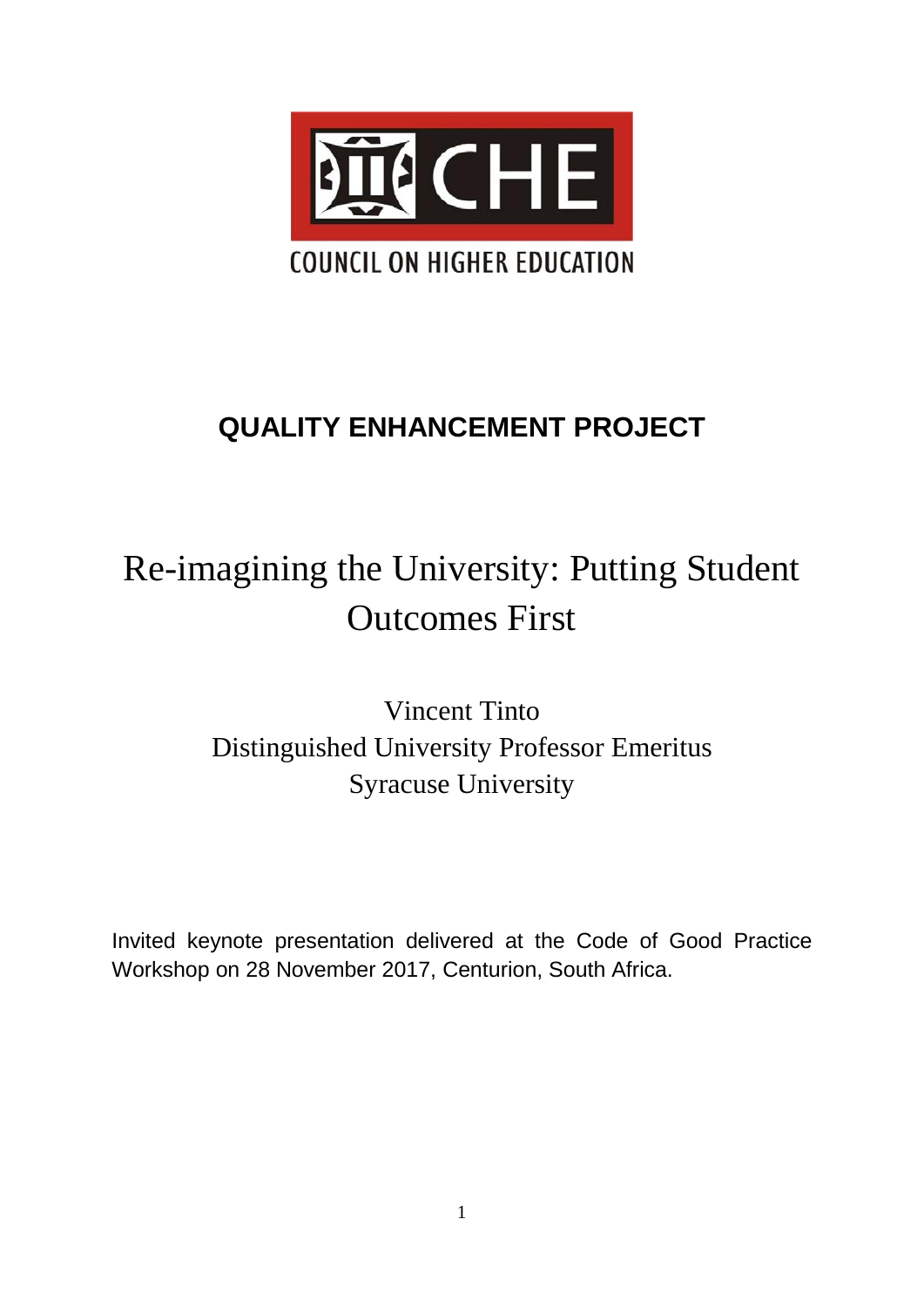# **Introduction**

Good morning. It is an honor to be with you again as you close out what I hope will be but the first of a number of projects in your continuing effort to improve student success in South African universities. It is a project that I was honored to help begin about four years ago. At that time, we asked, as do so many universities across the globe, what can universities do to retain their students and promote their timely completion? They ask what other programs should they adopt, what additional services should they add to help their students graduate? They do so in the belief that they can solve the challenge of student success by adding more and more programs. Have you ever heard of the term "program-its"? Adding more programs alone will not solve the problem as long as universities themselves remain unchanged; as long as their current procedures, policies, and modes of organization stay as they are. To address the issue of student success universities have to ask how they too have to change.

Today, I would like to answer that question and reflect on what a university might look like, how it might be organized, if student success was the driving force of university organization. In other words, I want to ask the question "How would our universities be organized if they took student success seriously?"

In asking the question of how the university might be organized, I will adopt the principle of backward curriculum design. To explain what such a design entails, I refer to Yogi Berra, the one-time coach of the New York Yankees baseball team, who once famously said "If you don't know where you are going, it's hard to get there." When applied to a course, Yogi Berra's dictum would argue that instructors must first know the students the course is designed to serve and the intended outcomes of the course before they design the course to serve those students. Once they know those outcomes, they then have to go back to the first day of class and organize the course to achieve those outcomes from the first class to the last.

Let us now take this principle and apply it to the question of how the university would be organized to promote student success. To do so the university must first answer the following questions:

- Who are students the university organization is designed to serve? What are their needs and resources?
- What are the student outcomes the university seeks to achieve?
- What is the acceptable evidence of those outcomes?
- How would the achievement of those outcomes be assessed?
- What experiences should students have starting with the beginning of the first year, through the first year to the last, that will achieve those outcomes?
- How would the university be organized to ensure that those experiences occur and be sequenced and scaffolded in ways to achieve those outcomes?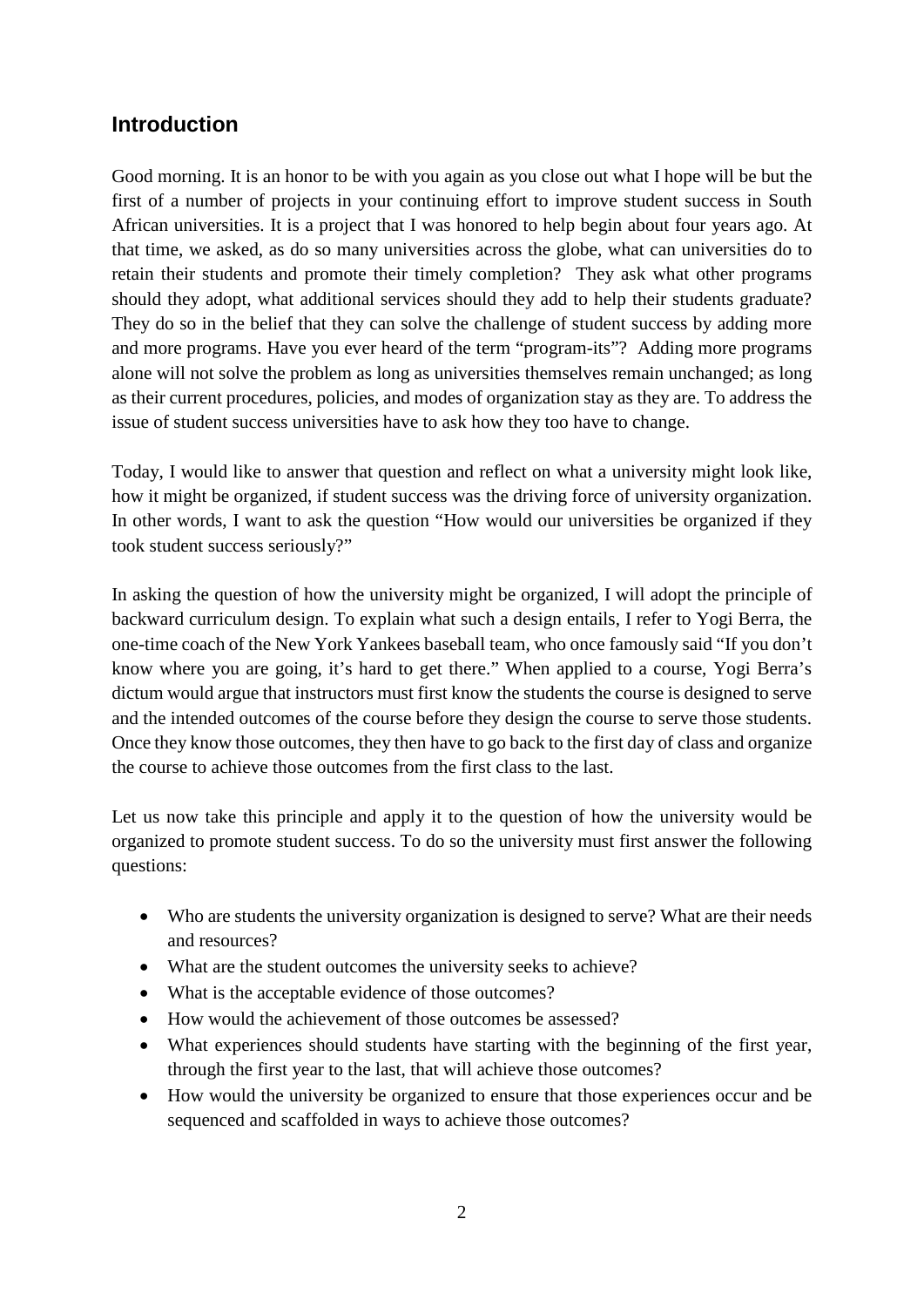# **Planning Student Experiences**

Stating that the university has to plan student experiences over the course of their journey through the university does not tell it what experiences they should have and how those experiences can be promoted by the way the university is organized. Nor does it tell it how the character of those experiences should vary over the course of the student "life-cycle" from entry to graduation. For most students, this involves four distinct stages:

- Entry, Transition, and Acclimation
- First Year: Gaining competence and sense of belonging
- Subsequent Years: Learning and occupational identity
- Final Year: Preparing for the Future

As regards student experiences, we have to turn to what the research tells us about the types of experiences students must have to succeed in the university. These are:

- Expectations
	- > Clear, consistent expectations
	- > High expectations
- Support
	- > Contextualized academic and social support
- Assessment
	- > Assessment of performance, early warning and feedback
- Engagement
	- > Academic and social engagement
- Learning
	- > Learning applied to meaningful problems or situations

The question can now be asked how the university would be organized over the course of the student "life cycle" to promote these experiences.

# **Entry, Transition, and Acclimation**

To do so, we have to start at the beginning, namely student admission, transition, and acclimation to the university and the experiences that follow in the critical first year of study.

As regards admission, although applications usually close in September, more than a few students only have three to four weeks to decide which institution to attend, what they want to study, and prepare for the first year once examination grades become available in the first week of January. In practice, some students may only have a few days to decide because some institutions require students to accept or reject their offer of a place within a few days of the receiving the offer. But for institutions that do not require a response to their offer, as well as for students who try to apply only after the Grade 12 results have been released, many only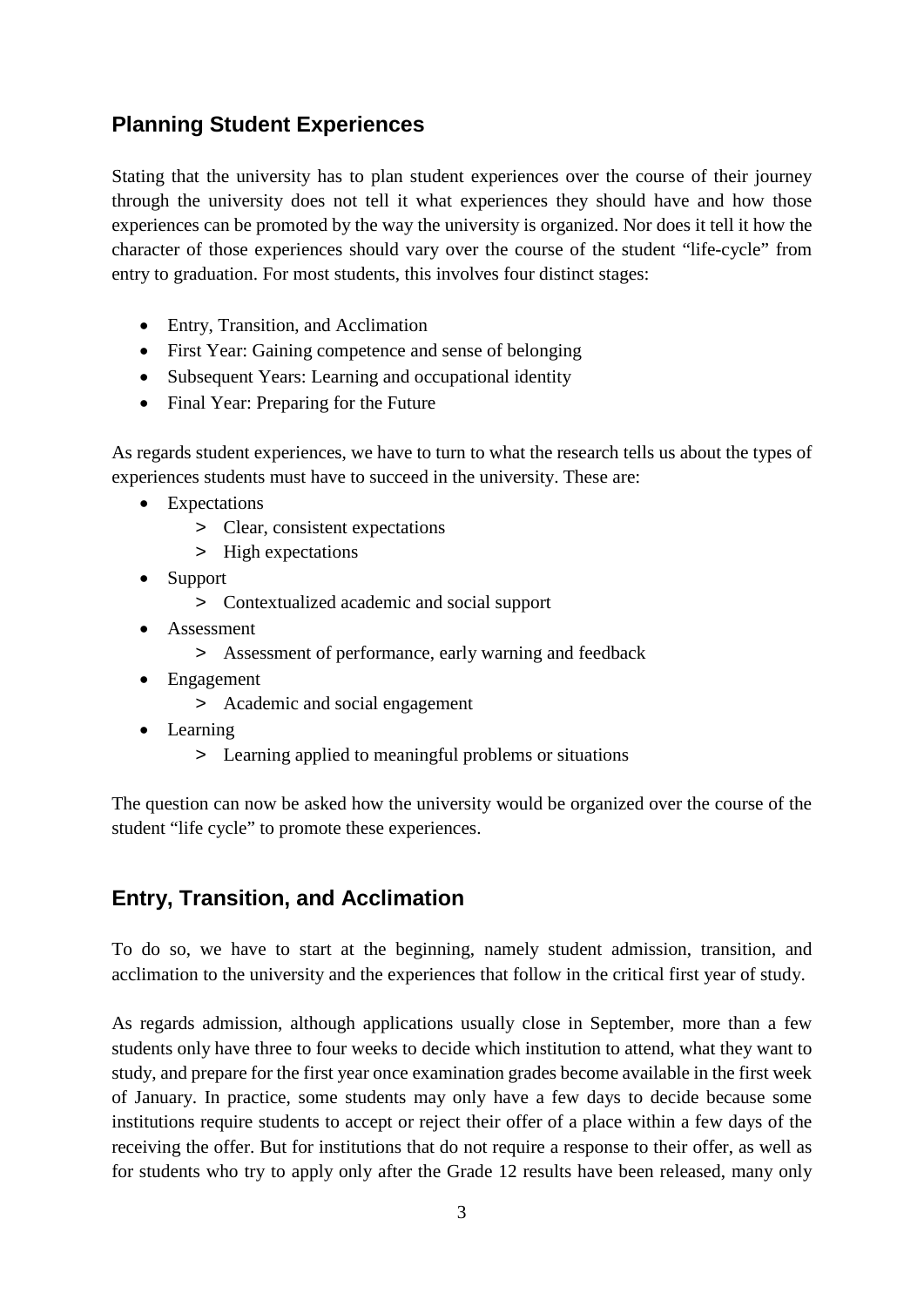know which institution they will attend when they arrive on campus to register. It would be an understatement to say that this makes planning very hard. Perhaps this is why many students apply to several universities as they are unsure if they will be admitted to their institution of choice. For many students, especially those who are unsure of their academic interest, this situation poses an even greater challenge*.*

Once admitted, students need to get acclimated to the university. At the outset, they need to know where to go and who to see to attend to their various needs and address unresolved issues. In other words, they need to learn the organizational map of the university. Students also have to become acclimated to the social world of the university. They have to begin the process of community building and making friends. This is why effective orientation programs do not focus just on providing information that too many students soon forget, but on activities that allow new students to learn the social geography of the institution and organize group activities in which students get to know one another and begin developing the social bonds so important to students' sense of social belonging. But orientation should not be just a series of social activities. Need I ask if new students like to party? Rather it would combine academic as well as social activities that would begin preparing students for the academic life of the university, activities that would necessarily involve the teaching staff.

But many students, especially those who enter traditional and comprehensive universities, are not sure of their field of study. Though most will declare a major if only because they perceive doing so is a requirement to gain admission, many will in fact be unsure. The fact is that most 18 year olds have little practical experience upon which to make informed decisions about their careers. In the United States, for instance, more than half of all undergraduates change their major at least once before they graduate, that is if they had a major when they began. While it is true that some universities allow students to delay their choice of major until the end of the first year of study, they often leave it to the student to figure out what to study. Even when they do decide, many students have to put together their own course schedules with little if any input from advisors. Not surprisingly many end up making less than optimal choices that extend time to completion.

This is but one reason why mandatory early advising and career counseling for new students is so important to student success. In response, many universities have established first-year advising and counseling centers staffed by professional advisors as well as career counsellors who provide such guidance. In some cases, centers also work with individual instructors in different programs who serve as program advisors for their students after the first year. Other universities have moved to the use of "meta-majors" that allow students to select a broad area of interest without choosing a specific program within that area. In turn, they have developed first-year curricula designed to provide students exposure to those areas of study to facilitate more informed choices. But while such initiatives help, they do not eliminate the need for early advising and career counseling, for even when it is available, students are often faced with programs that do not have clear curricular pathways that students need to follow to complete their degrees in a timely fashion. It is still the case, in the United States at least, that too many students need what amounts to an academic GPS system to find their way through the maze of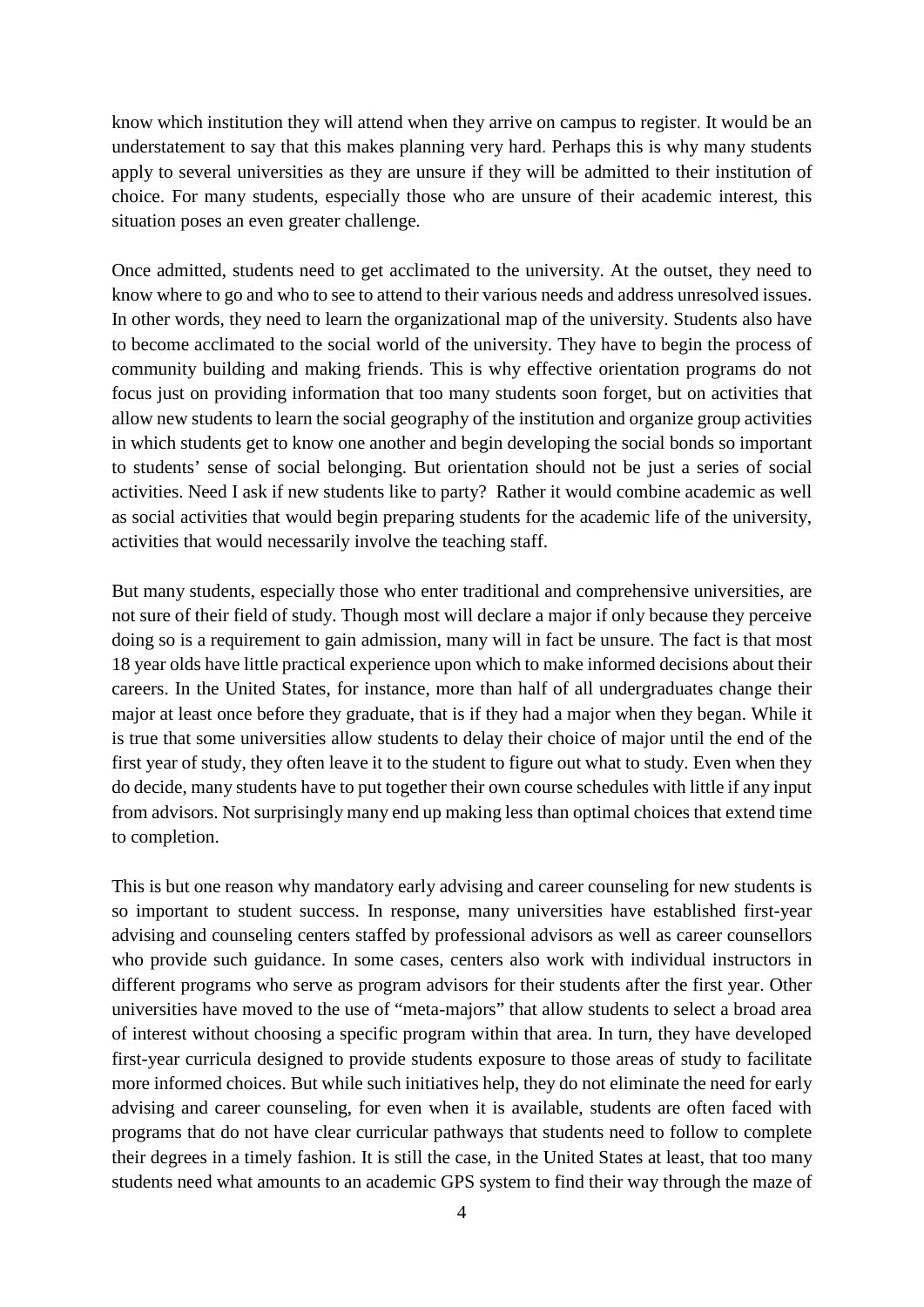the curriculum. Unfortunately, too many get caught in the maze and end up taking more courses than they need to graduate.

What does this mean for the university? First it tells us that there needs to be a close relationship between admissions, orientation, and advising and career counseling that together would oversee all aspects of the entry, transition, and acclimation of new students. Rather than having these functions be provided by separate units, they would fall under the broad auspices of an office for first-year students whose task it would be to bring together under one roof all the various services new students typically require in the first year, an office that is in continuing contact, if not partnership, with academic programs across the university. For new students it would amount to a one-stop shop where they can easily find and access services appropriate for the transition to university study. Currently most universities require students to hunt for different services often located in different organizational and physical parts of the campus. In the case of a "one-stop shop," the organizational and physical structure of the university responds to the needs of students, not the other way around.

Another way in which universities have reorganized themselves to address the needs of new students is the use of first-year seminars or what are often referred to as freshmen seminars. Their purpose, in part, is to help new students make the transition to the university and provide them with the information, guidance, and support they need to do so. They have put into one course some of the functions of orientation, advising, and academic support that might otherwise be provided by different offices in the university. In effect, the seminars serve as a curricular one-stop shop for new students. In the United States first-year seminars have proven, when implemented appropriately, to improve student persistence and completion. I should add that one of the virtues of the first-year seminar is that it can be adapted to the differing needs of new students by varying what is emphasized in the course. For undecided students, for instance, the seminar would include a greater emphasis on advising and career counseling together to exposure to the various programs in the university.

### **The First Year: Gaining Competence and Sense of Belonging**

Beyond entry, transition, and acclimation, students must begin acquiring the skills they need to be successful in the university in the years that follow. It is a period of academic transition and adjustment that many students find challenging and without support, academic and sometimes social, difficult to overcome*.* This is but one reason why universities need to ensure that first-year students have access to the types of support that been shown to be effective in helping students succeed, namely those that are connected to the individual courses in which students are enrolled, or what is referred to as contextualized academic support. Such support is effective because it enables students to directly apply the support they receive to the immediate task of succeeding in the specific course in which they are registered. This is the case, for instance, with supplemental instruction and co-requisite instruction, both of which are now widely employed in American universities and colleges. So too does it apply to those support strategies that embed support staff within the course such as is the case for the program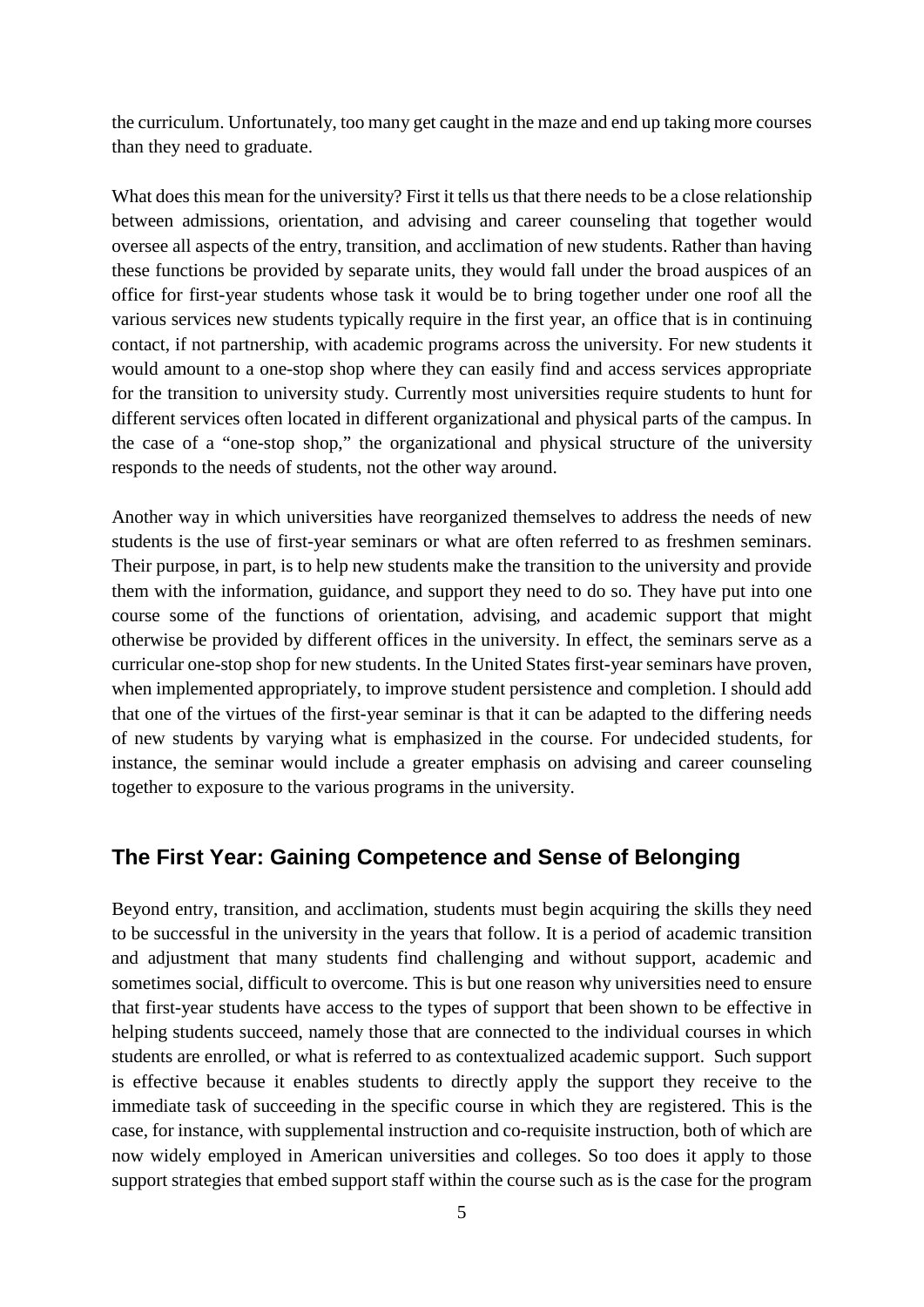in the United States known as I-Best. But to be effective such strategies require that the academic and support staff work together. This in turn requires an organizational structure that facilitates, not hinders, their collaboration. To facilitate collaboration, a number of universities are combining those functions in one organizational unit whose task is to oversee student academic support.

The effectiveness of such support also depends on when it is provided. Here the general rule is the earlier the better. This is the case because early struggles if left unaddressed tend to undermine student motivation and reduce subsequent effort. Thus the importance of early assessment of student performance or what is referred to as "early warning" systems that alert universities to students' need for support earlier enough to make a difference. Mid-term grades will not suffice.

But in providing support, universities need to balance the support they provide students with the students' responsibility to take advantage of that support and put the effort into their studies required of university success. Universities must expect more of their students, require more of them, and construct settings which by their very nature require students to be actively engaged in their education. Not the least of these is class attendance and active participation in classroom activities. Remember "no one rises to low expectations."

Among the courses first-year students have to take, none are more important than the key gateway courses. Without success in those courses, subsequent course success is threatened. While many universities have responded by attaching support to those courses, such as supplemental instruction, some go further and are redesigning the courses themselves. They have appropriately asked how those courses should be designed to facilitate student success. In other words, they have applied backward curriculum design.

The same can be said of the curriculum of individual programs. They must be organized to facilitate student success and be arranged and sequenced in patterns that promote progress and timely completion. It is noteworthy that number of universities in the United States have moved to develop more structured curricular pathways beyond those in professional programs such as nursing that students are "required" to follow upon entering a field of study. Doing so has been shown to promote completion.

As regards course schedules, it is my view that universities should change first year course schedules to facilitate student-teacher contact, not make those critical contacts more difficult. They should be scheduled so that there is at least twenty-five minutes between classes. Doing so gives students and teaching staff time to speak to each other before and/or after the class. Of course, it remains the case that students and teachers have to take advantage of that extra time. While that may not happen, it is cannot happen when there is little time between classes.

Another important issue facing first year students is the need to become a member of an academic and social community and develop a sense of social and academic belonging. It is a feeling of mattering and belonging that serves to not only bind students to the institution but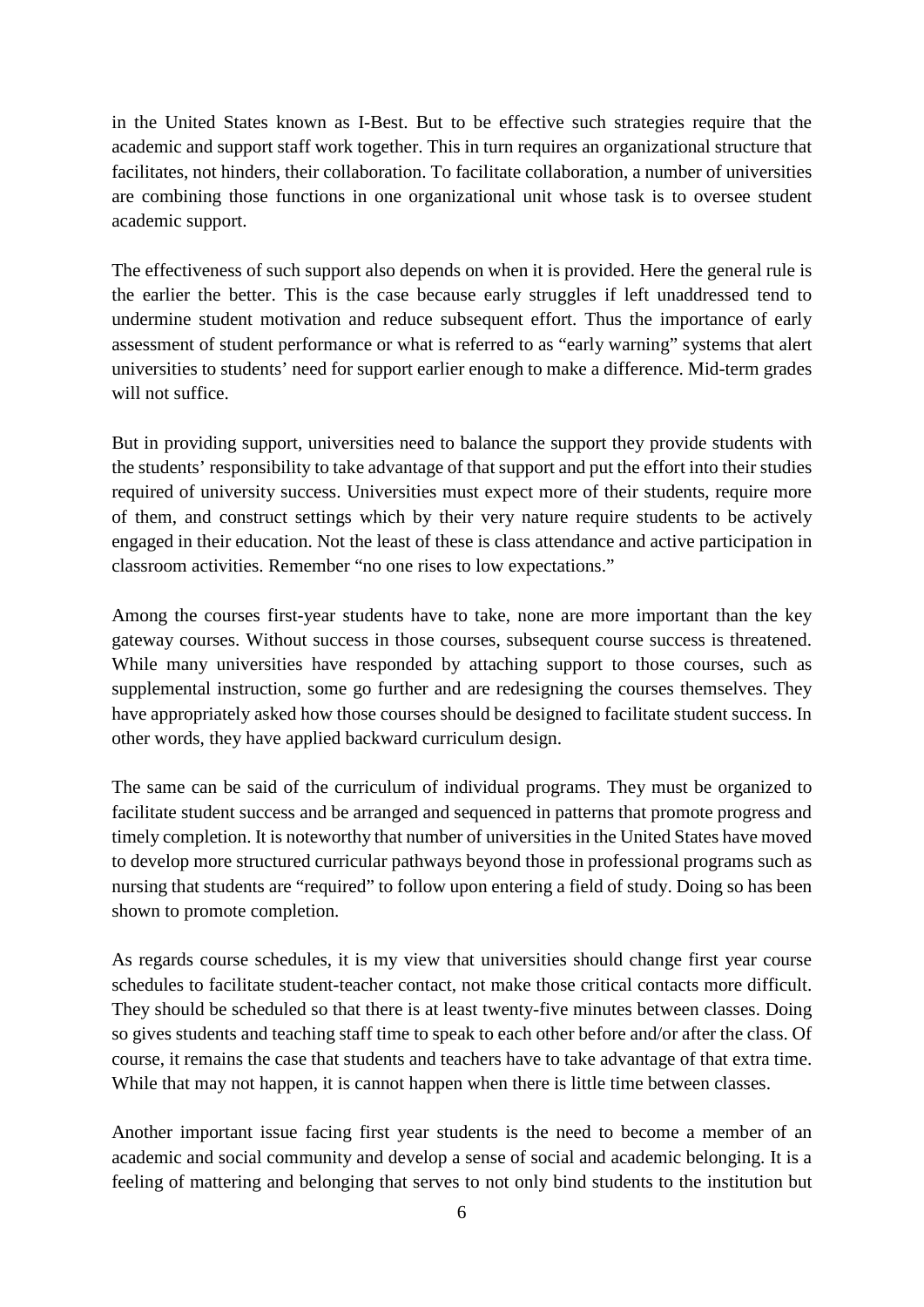also shapes students' motivation to continue their pursuit of their degrees often under trying circumstances. Lest we forget, persistence to completion takes effort. Without motivation and the effort it engenders, persistence is unlikely.

Sense of belonging can be achieved both inside and outside the classroom. Though observers often refer to the use of student clubs and organizations as means to promote belonging, there are activities within and connected to the classroom that can achieve the same end. Activities, such cooperative learning that requires students to work together within class, has been shown not to only promote social connections but also a sense of academic belonging and the learning that follows. This can also be said of learning communities where students take all or some of their courses together over a semester or academic year. When properly implemented learning communities have been shown to not only promote student sense of belonging but also enhance student learning. It follows that the curricular structure of the first-year should be organized to facilitate the development of learning communities and other forms of academic community. Doing so, however, would require faculty course loads be such as to enable, indeed encourage, their formation*.* 

To achieve what we hope for in a student-centered university requires that we also understand the student development process and the concomitant need to sequence and scaffold student experiences over the course of their educational journey. This is especially true during the critical first year when new students are trying to adjust to the new and more challenging demands of university life. It is a developmental period during which students have to grow, academically and socially, into their role of a successful student.

A number of universities in the United States, for instance, have come to the view that the first year should be treated as a distinct year with its own particular outcomes and organizational structure. Some have established first-year colleges within the university whose structure and processes are geared to address the particular needs of new students. Some have even asked the radical question "Who should teach first-year courses and what skills should they have to do so?" Unfortunately, it is too often the case, in my country at least, that new, inexperienced academics, many part-time, get thrown unprepared into teaching the large first year courses.

In this respect, it is noteworthy that the American Association of State Colleges and Universities (AASC&U) in the United States has established a program involving forty-four universities entitled "Re-Imagining the First Year of College" that is focused on redesigning their first-year programs to better promote student success in that year especially among lowincome and under-represented students. It will be interesting to see what arises from this program.

# **Beyond the First Year: Learning and Occupational Identity**

Though a successful first-year improves the likelihood of completion, it by no means ensures it. Beyond the first year and the foundation it provides for subsequent success, universities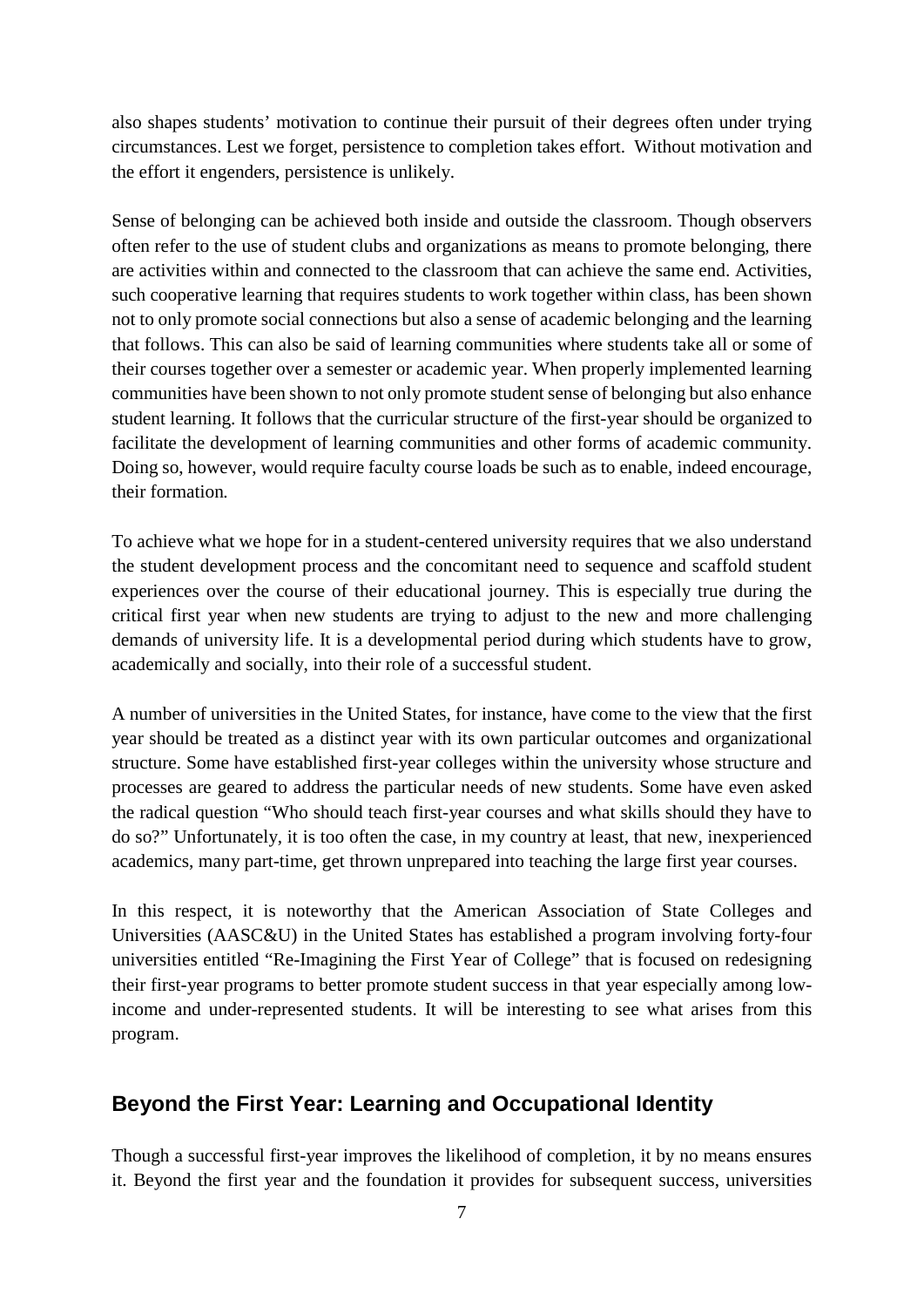must also focus on the developmental process of learning that occurs over the following years of university study. This requires not only the continuation of academic support, but it's being sequenced and scaffolded in ways that allow students to enhance their skills over time. Lest we forget, the acquisition of competence is itself a developmental process that takes time. Unfortunately, such support is often difficult to obtain beyond the first year.

Critical to the acquisition of competence is the work of the teaching staff and in turn the classroom to student success. Yet as contrasted to elementary and secondary school teachers who are trained and certified to teach, university instructors in most countries are not. Would we ever go to a hospital or send our children to a hospital if the doctors were not trained to help them get better? Yet we continue to send our youth to universities whose instructors typically are not trained to help them learn. This is not to say that there are not many talented instructors. There are. But as a matter of practice university instructors are not required to be trained as a condition of their employment, not provided the skills they need to be effective in the classroom, nor provided the time and support to acquire those skills. To be a student-outcomes centered university this must change.

A number of countries, such as Belgium, Denmark, Sweden, and The Netherlands for instance, have already made this change. They require instructors to participate in a one or two-year collaborative training program before they can become senior lecturers. They have also developed a variety of ways of assessing instructor pedagogical competence and put in place various incentive systems to further promote continued professional development.

To be effective in promoting student learning, however, such training should not focus solely on pedagogical skills – which they must – b, ut also on giving instructors the knowledge they need to construct classroom environments in which they teach that are promotive of student learning. This requires, among other things, that they be sensitive to the expectational climate of the classroom and learn how to assess student learning in class and provide effective feedback. It also requires that instructors work with each other and with academic support staff whose cooperation is necessary to construct such environments. Here again is why a collaborative organizational structure, not one marked by silos, is so important to the success of a student-centered university.

As to the classroom, universities have to provide for a variety of ways of engaging students in the curriculum not only through different pedagogical strategies such as cooperative learning and problem-based learning, but also a variety of learning settings from on-line classrooms to hybrid classrooms and service learning that allow students to learn in class, out of class, and on-line. But doing so requires that instructors also acquire the skills needed for effective use of on-line and hybrid learning environments. For anyone who has taught on-line courses, as I have, knows that teaching online is very demanding.

These years are also those during which students need to acquire an occupational identity, one that connects them to the field in which they will soon be working. It is especially important in an increasingly fluid society as a strong sense of occupational identity provides a degree of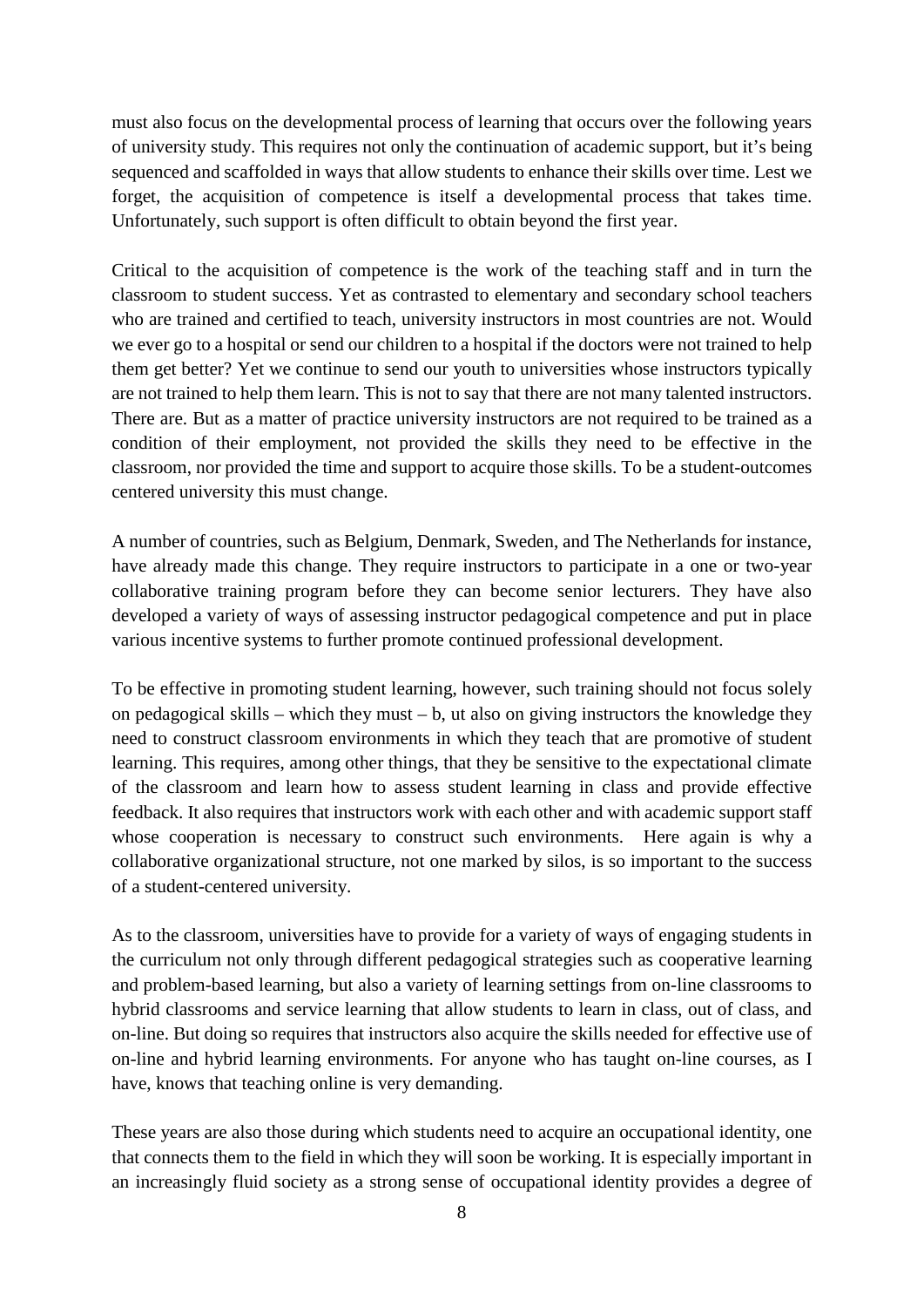resilience that buffers the individual against the inevitable ups and downs of occupational life. By contrast, individuals who only weakly identifies themselves with a field of work are more likely to suffer burnout over the long term and reduced occupational effectiveness if not departure from the occupation.

Here is where internships can be especially effective for they enable students to participate, if only briefly, in the occupation to which their studies are directed. In so doing, internships help students see themselves as a future member of that occupation in ways that reflect the reality of occupational life. In less direct manner, occupational identity can also be nurtured through the use of cohort programs in which students travel through the curriculum together. Though such programs are prevalent in fields like nursing, there is little reason why they cannot be constructed in most fields of study.

### **The Last Year and Beyond**

As students approach their last year of university study, universities and in turn the program of study in which they are enrolled should place greater emphasis on applied learning such as that which arises from problem and project-based learning. Such pedagogies not only enhance student learning but also promote critical thinking skills and the skills of applying what is being learned to real world problems or situations. Beyond the university, what matters is not just what students know, but how they apply what they know to address pressing problems, occupational or otherwise. Lest we forgot the object of a student-centered university is not just to promote student completion and learning but also produce graduates who can make meaningful contributions to society.

Let me also suggest that universities should ask more of their students in their last year of study. They should ask, indeed require, them to become mentors to new students. They should take seriously the saying "Lift as you climb." They should be made to understand, by doing, the obligation they have to help other students who are just beginning their journeys. It is a hallmark of what we hope for our societies.

### **Closing Thoughts**

What then of the organization of the university? How should it be changed to better promote the goals of student completion and learning. Let me suggest the following re-organization. First, the university should establish a distinct first-year college for many, if not all, students. That college would itself be organized into a set of collaborative units that unite what have hitherto been separate functions, academic and support. Failing that, each program should develop its own first-year program. Second, universities need to move beyond the silos that now mark university organization. It must be collaborative in structure, one that brings together the work of many offices, programs, and services all addressing the same goal, namely student success. Third, the university should require all new instructors to participate in a one or two